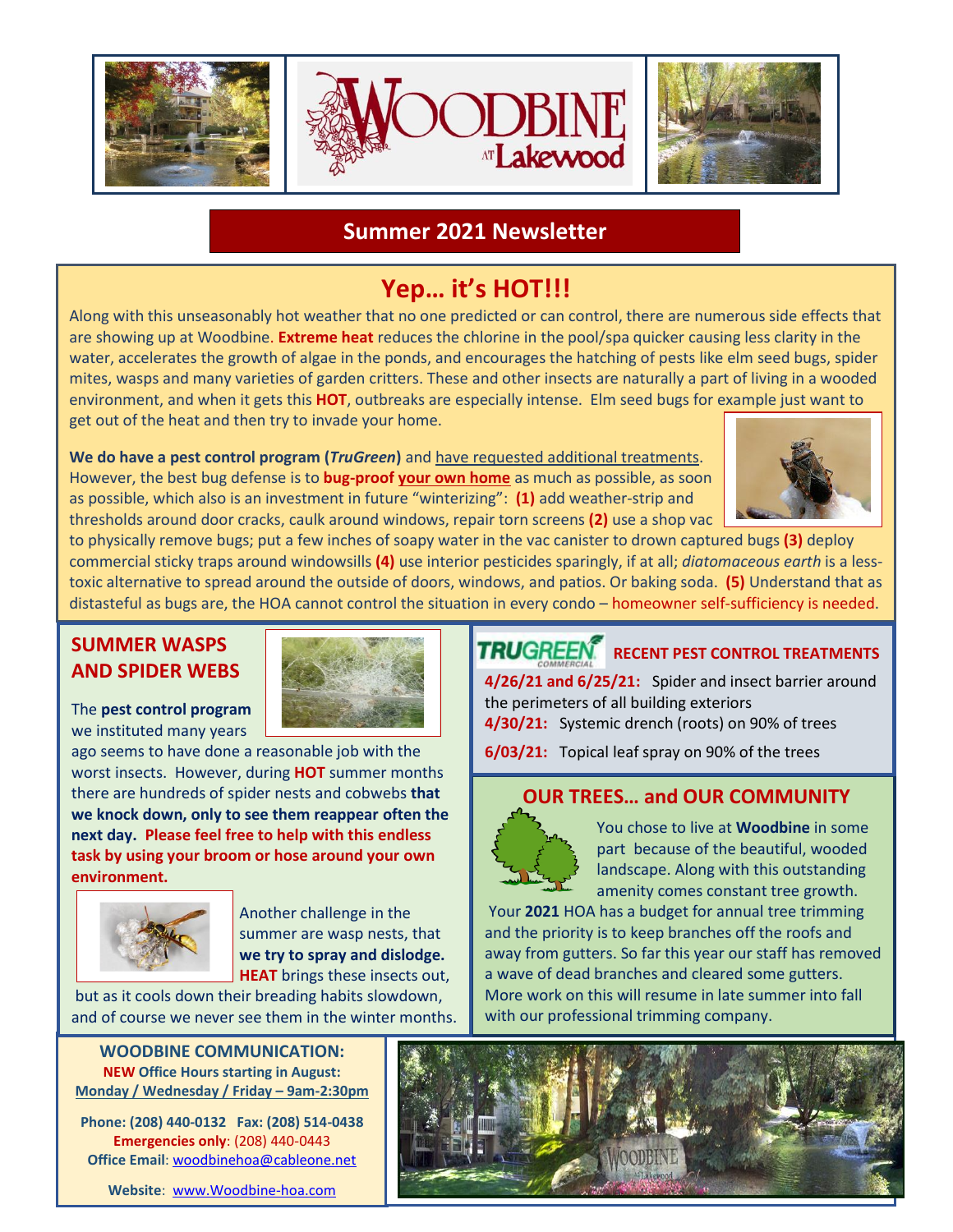#### **WOODBINE PATIO APPEARANCE RULES**

► "*Owners and residents shall keep all areas of the premises clean, sanitary, and free from debris and garbage. Each owner shall keep his or her unit in a firstclass state of preservation and cleanliness. Litter of any kind, especially cigarette butts, shall not be thrown on the ground."*

► "*Only outdoor furniture, barbeques, potted plants and bicycles may be placed on patios or balconies. Canvas, plastic, or other tarps are prohibited except for custommade covers for barbeques and other patio furniture. This includes balcony railing screens made of bamboo, wire, etc. or unapproved patio fencing*. *Excessive outdoor decoration must be removed upon HOA Board request."*

► "*Trees, shrubs, or other vegetation shall not be removed from any common areas or limited common areas. All potted plants or furniture on patios or limited common areas shall be placed so they do not interfere* 

*with lawn or snow removal equipment."*

#### **PET RULES … (again!)**



*"No animal, other than common household pets (not to exceed two), shall be kept or maintained in any unit. Common household pets are limited to dogs, cats, birds, hamsters, fish, and turtles. Animals shall not be kept, bred, or maintained for commercial purposes."*

*"All animals will be kept clean, quiet, and controlled. Each homeowner or tenant is responsible for promptly cleaning up after his or her own animal."*

*"All animals are to be confined to residents' unit, balcony or patio and are not permitted outside unless on a leash. No animals may be kept chained outside the unit."*

#### **EXTERIOR PROPERTY MAINTENANCE**

► While it is generally understood that your HOA dues are used to maintain the exterior of your condo, this is not always the case. Please note the following points from the *Declaration of Condominiums,* available in the Legal Documents section of the Woodbine website.

**Section 8.2 "***The Association shall be responsible for the maintenance and repair of exterior surfaces of Building and improvements, but only those as originally constructed by Declarant…"*

**Section 8.***3 (a) Patios and porches … the maintenance, repair, and expenses of the patios shall be the sole responsibility of the individual Owner."*

**Section 8.***3 (b) The air-conditioning units for Units whether or not they project over or are placed on Common Area … shall be maintained by the respective Unit Owner.*

It is assumed that prior to purchase of a Woodbine condo that an owner or their real estate agent would read and understand the *CC&R's, Declaration of Condominiums, the Bylaws and Woodbine Rules and Regulations* which contain the legal guidelines to live at Woodbine. Again, these all are on the website and the management office can help you retrieve them if you need assistance.

#### **Outside Vendors hired by you…**

Occasionally there is an issue associated with your condominium that needs repair, and it may (or may not) be determined to be HOA responsibility. **We have preferred vendors with discount rates.** Only vendors that are **approved prior** to any service will be reimbursed if it is even deemed appropriate. Contact the HOA first.



Hey… has everyone realized that we have **not had any major exterior plumbing leaks this year** from the main lines that were replaced in 2019-2020 ?? Moreover, our **water and sewer bills** for the first half of 2021 are **noticeably lower** as is the time maintenance staff spends on leak repairs. More budget money for other community projects (like saving to restore our asphalt – maybe next year). And we are pleased to see that almost all the landscape restoration that was required after the pipe and valve replacement are now flourishing quite well.

The mainline plumbing replacement was a significant challenge over a couple of years of planning and implementation and the results are now being seen. This project has certainly enhanced the value of condos at Woodbine for buyers and sellers and should easily offset some of your Special Assessment pocketbook pain. Difficult project, but well worth it.